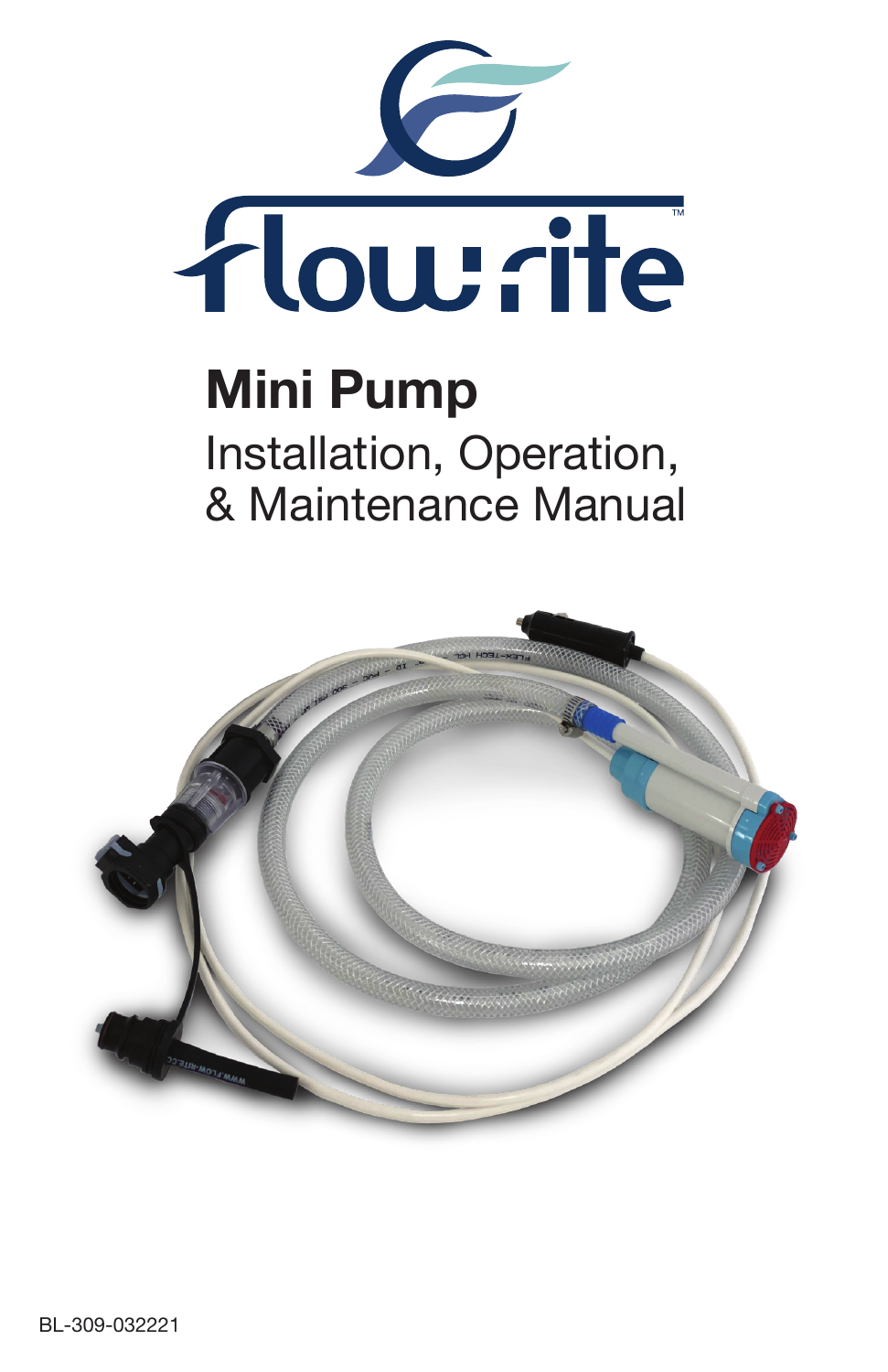### **General Information & Precautions**

This publication provides detailed instructions for installing the single point watering system kit and/or related water supply. Thoroughly review this document before any installation procedures are performed.



The following safety statements relate to specific safety issues and must be read, understood, and heeded before a kit is installed. Failure to do so could result in personal injury and/or property damage.

### **DANGER**

- Battery Explosive gases! Do not smoke. Keep sparks and flames away from the vehicle and service area. Ventilate when charging or operating vehicle in an enclosed space. Wear a full face shield and rubber gloves when working on or near batteries.
- Battery Poison! Contains acid! Causes severe burns. Avoid contact with skin, eyes, or clothing. Antidotes:
- External: Flush with water. Call a physician immediately.
- Internal: Drink large quantities of milk or water. Follow with milk of magnesia or vegetable oil. Call a physician immediately.
- Eyes: Flush with water for 15 minutes. Call a physician immediately.

### **WARNING**

- Follow the procedures exactly as stated in this instruction, and heed all DANGER, WARNING, and CAUTION statements in this instruction as well as those on the vehicle and battery charger.
- Only trained technicians should service or repair the single point watering system. Anyone doing even simple repairs or service should have knowledge and experience in plumbing, electrical and mechanical repair. The appropriate instructions must be used when performing maintenance, service, or accessory installation.
- Prior to servicing the vehicle or leaving the vehicle unattended, turn the key switch OFF, remove the key, and chock the wheels when servicing the vehicle.
- Wear safety glasses or approved eye protection when servicing any part of the watering system. Wear a full face shield and rubber gloves when working on or near batteries.
- Do not wear loose clothing or jewelry such as rings, watches, chains, etc., when servicing the vehicle or battery charger.
- Moving parts! Do not attempt to service the vehicle while it is running.
- Hot! Do not attempt to service hot engine, exhaust system, or motor. Failure to heed this warning could result in severe burns.
- Use insulated tools when working near batteries or electrical connections. Use extreme caution to avoid shorting of components or wiring.
- If wires are removed or replaced, make sure wiring and wire harness are properly routed and secured. Failure to properly route and secure wiring could result in vehicle malfunction, property damage, personal injury, or death.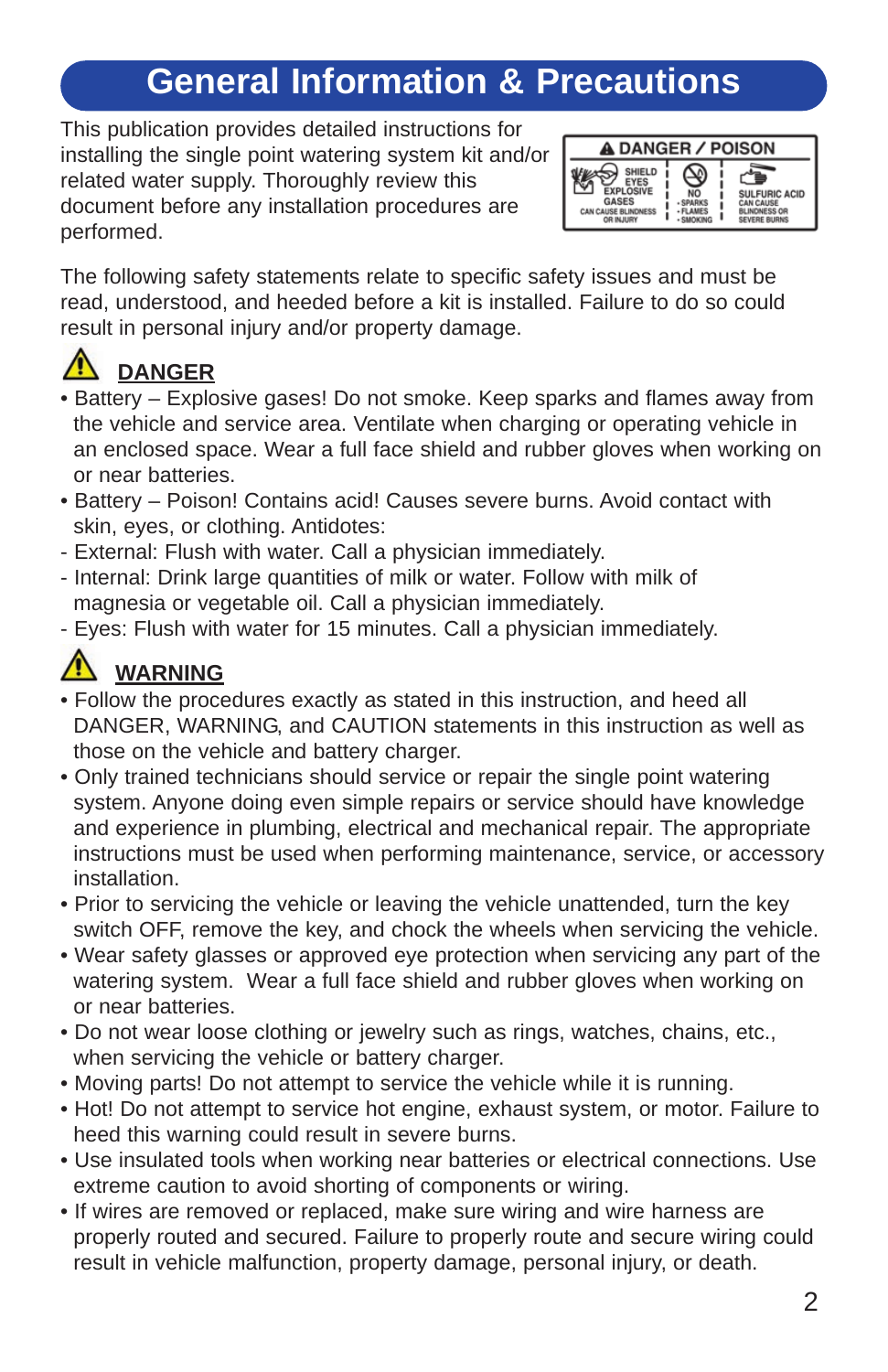### **Package Contents**

**Note:** Pictures may differ slightly from your specific application.





Left: Pump assembly Above: Clamp & coupler assembly

# **Installation**

**Step 1** - Assembly

- Attach coupler to water feed tubing using provided clamp.

### Step 2 - Connect to Power Source

- Apply 12V DC to the electrical leads. Brown wire is positive and white wire is negative.

**Note:** If the pump is wired with the wrong ploarity, the pump will turn, but not pump properly!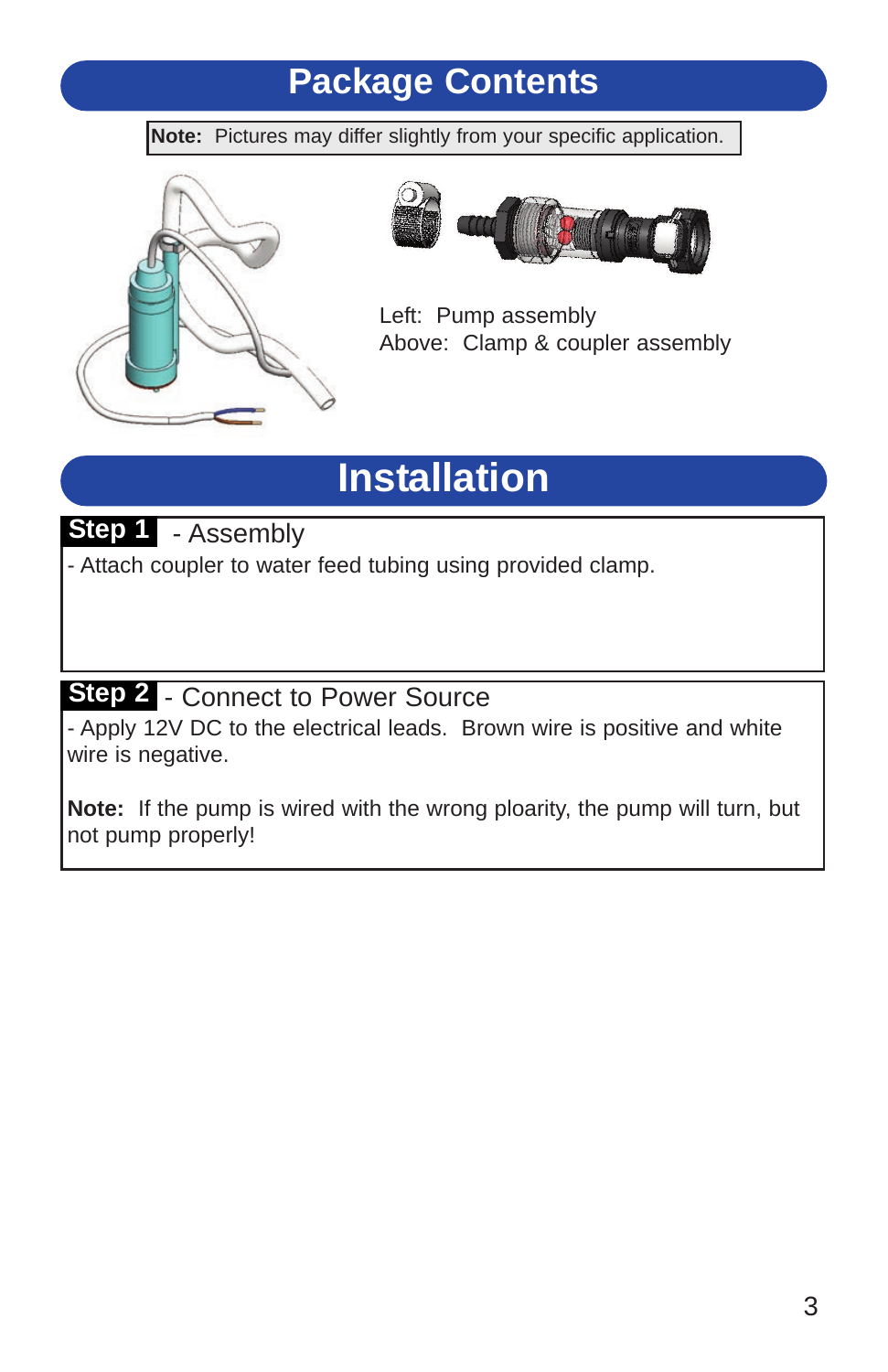# **Watering Procedures**

#### **1. Water After Charge**

- Electrolyte levels drop during discharge and rise during charge. In addition, charging generates heat, fluid expansion and explosive gases. Watering a battery before charge (or with a low charge level) can lead to boil over resulting in potential damage of the watering system, battery and vehicle.

Water, when needed, must be added to fully charged battery. Prior to charging, there must be sufficient water to cover the plates. If the battery has been discharged (partially or fully), the water level should still be above the plates.

#### **2. Watering Intervals**

- Watering intervals are dependent on the local climate, charging methods, application, and age of batteries. Flow-Rite recommends that new batteries be checked once a month and older batteries be checked weekly until you get a feel for your water consumption rate.

Typically for a heavy use application, we recommend watering a maximum of once per week, and for light use applications once per month. You should not water a battery that has been sitting for an extended period of time with no activity (non use or not on charge) such as a battery that has sat idle over the weekend. It is best to water a warm battery that has just been fully charged.

**Important:** Water quality is important to maintain the life of your battery and watering system. Always use water that meets the quality requirements of your battery's manufacturer.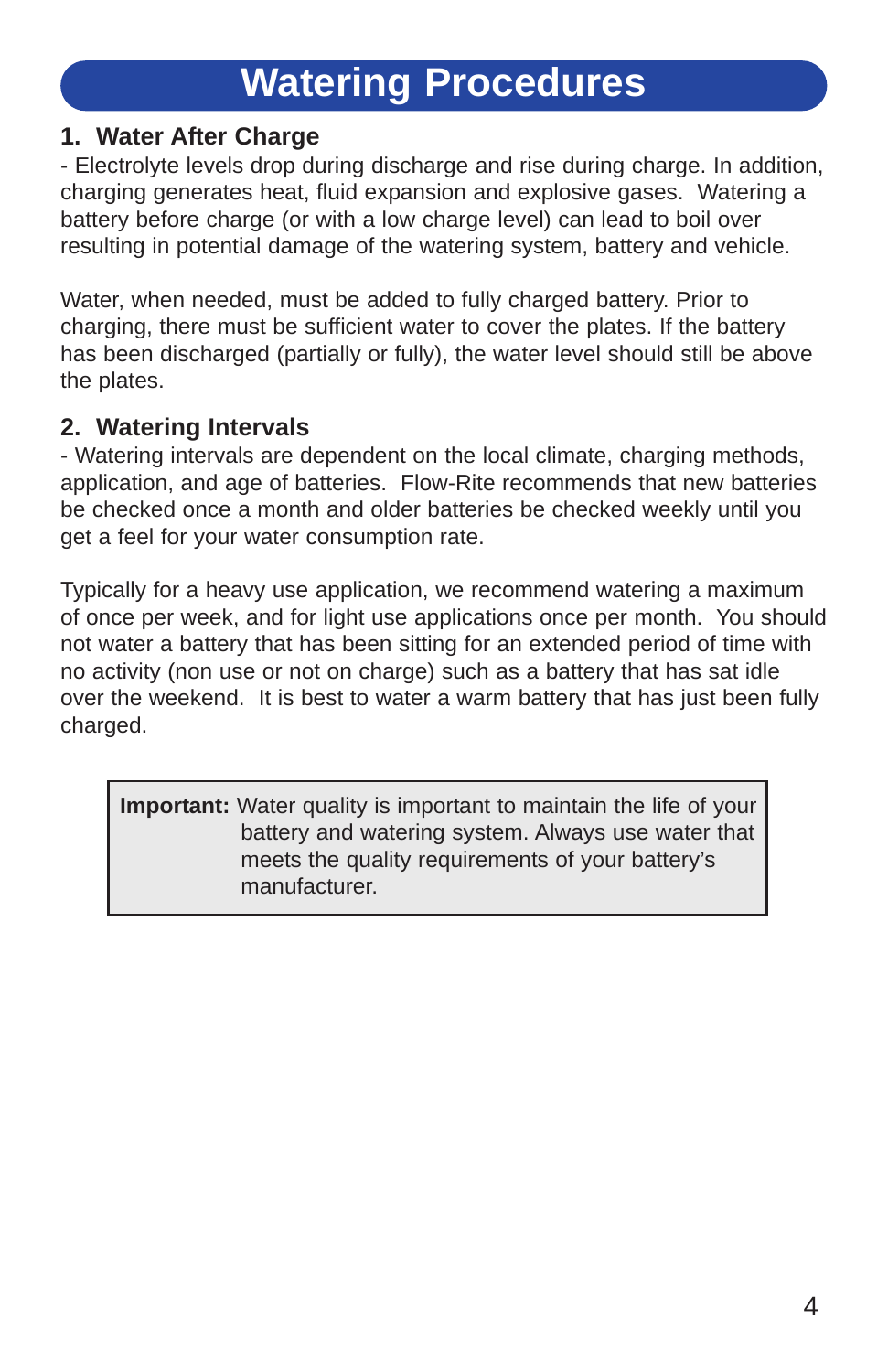For successful operation of your Single Point Watering system always:

- 1. Only use Flow-Rite approved equipment **Warning!** Use of unapproved equipment or modification of approved equipment can lead to system failure and will void your warranty
- 2. Always follow Flow-Rite's required watering procedures.
- 3. Perform regular scheduled maintenance!

**Warning!** Only fill batteries after they have been fully charged, and require water.

### **Step 1** - Submerse pump & Apply power

- Place pump in container filled with clean water. Container should be below the top of the battery to prevent siphoning. Top of battery must be no higher than 4 feet above the pump. Once submersed apply power to pump.

**NOTE:** Water must be not exceed 60<sup>°</sup>C. Debris can damage pump and SPW valves. Do not run pump dry.

### **Step 2** - Qualify Water Supply

- Check flow rate through included purger by mating purger with hose end assembly. Verify that a minimum of 2 GPM (Gallons per minute) is achieved. This can be measured with a bucket and a stop watch or a watch with a second hand.

**Note:** Should a 2 GPM flow rate not be produced refer to the troubleshooting guide in your water supply's instruction booklet.

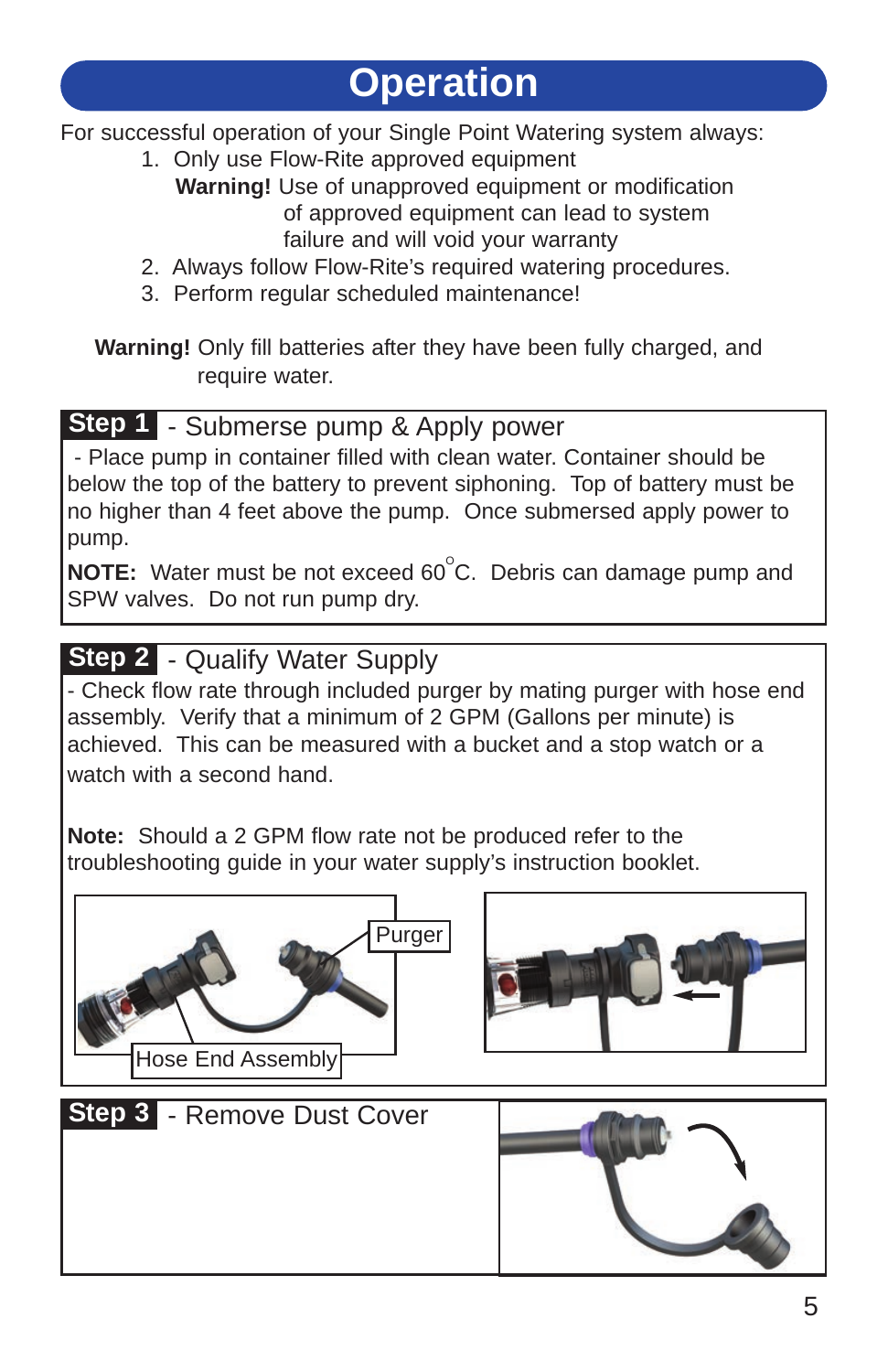# **Operation Continued**

**Step 4 - Mate Couplers** - Insert the male coupler on the spw system into the female coupler on the end of the water supply.



**Step 5** - Observe Flow Indicator - The red balls inside the flow indicator will begin to spin indicating that water is flowing into the battery. As the cells fill and the valves shut off, the balls will begin to spin slower until they come to a stop. This indicates that all valves have shut off and filling is complete.



### **Step 6** - Disconnect

- When the balls stop spinning, and not before, immediately disconnect the couplers by depressing the push button on the female coupler. If the water supply is left connected after the filling process is finished it could lead to an overfill. Disconnecting before the balls come to a complete stop will lead to underfilled cells.



**CAUTION:** If at any time during the filling process you have a valve failure disconnect immediately and refer to the troubleshooting section.

- Step 7 Replace Dust Cover - Place dust cover back over the male coupler. Do not push cover past the large barb on the coupler.
	- **Tip:** If you slightly squeeze the dust cover when sliding it over the coupler it will create a vacuum allowing it to hold tightly.

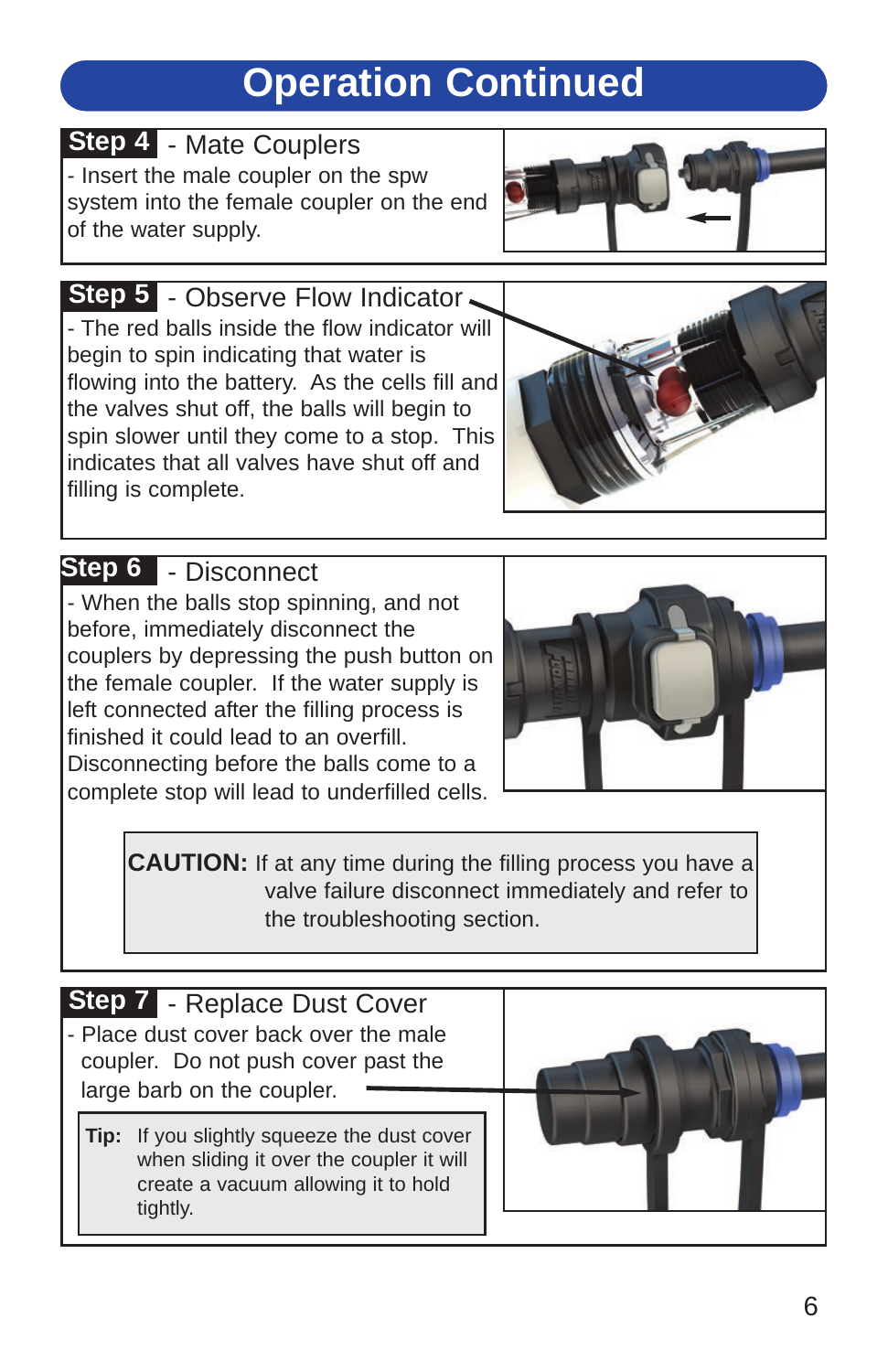# **Regular Maintenance**

Your single point watering system requires regular preventative maintenance on at least a quarterly basis.

#### **1. Check all screens and/or filters on water supplies**

Clean or replace all filters / line strainers as necessary. Failure to do so can cause a reduction in the water pressure and flow rates needed to operate the system properly. A filter screen can be found on the inlet of the flow indicator.

#### **2. Inspect the condition of all tubing connections, red end caps, swivel T's, and couplers.**

Make sure that all parts are in good working condition and are secure, leak free, and properly connected. The coupler must have an O-ring and dust cover properly attached.

#### **3. Electrolyte Levels**

Flow-Rite™ recommends checking the electrolyte level in each cell for accuracy after the system has been installed and operational for three months.

# **Seasonal Maintenance**

#### **Water Supplies**

Water supplies must be drained and stored in an empty state if they will be exposed to freezing temperatures. Failure to do so can cause permanent damage.

#### **Watering Systems**

If you have vehicles that are taken out of service or put into storage for a period of 6 weeks or longer, your single point watering system will require seasonal maintenance. No special steps need to be taken for winterization of the SPW system that is mounted on the batteries; however, the following steps need to be followed when bringing your vehicle back into service:

1. After the batteries have been fully charged / equalized, connect the system to its water supply for 3-5 seconds then disconnect regardless of whether or not the batteries are completely full.

2. Return the vehicle to its regular service.

3. Place the vehicle back into its regular watering schedule.